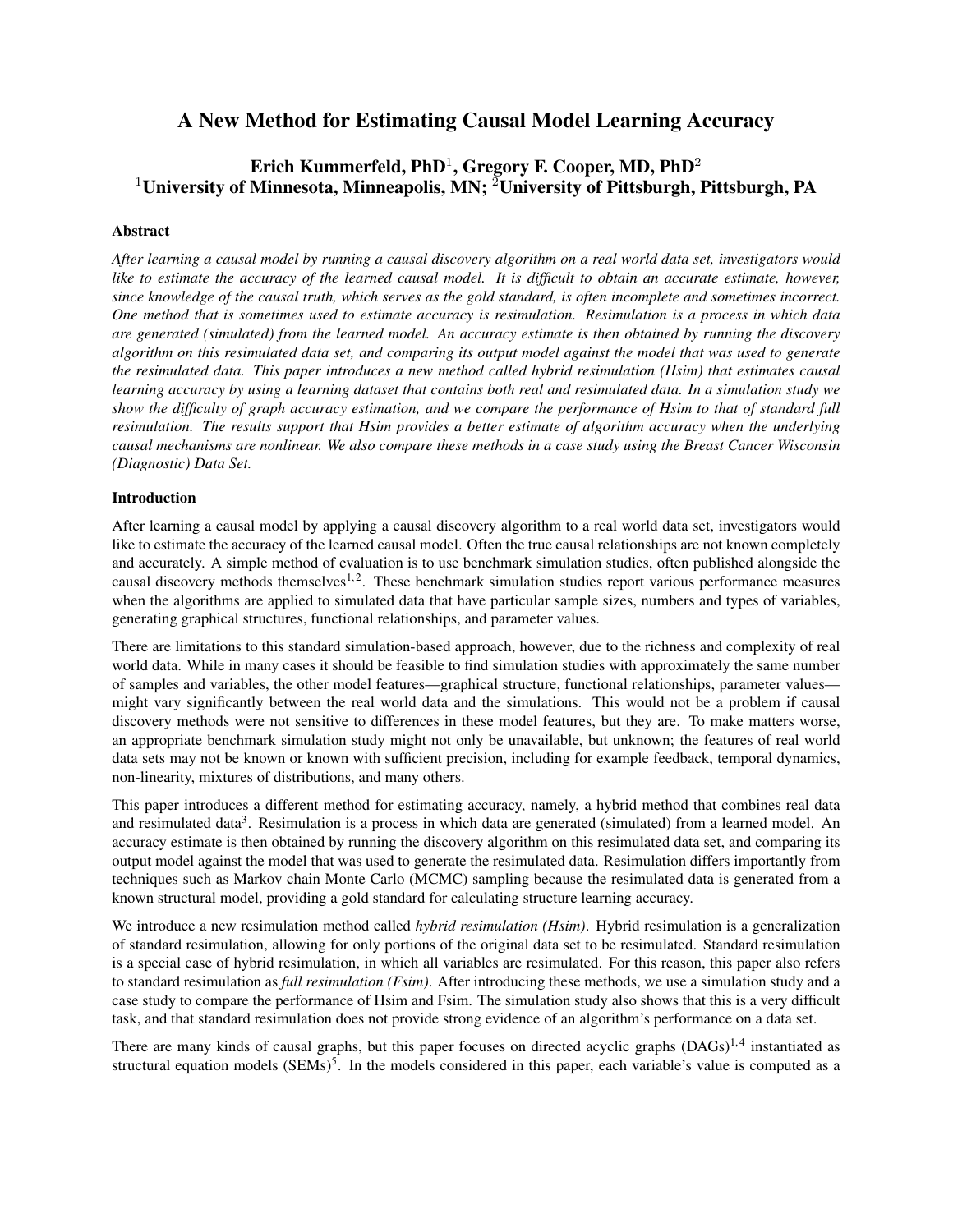sum of functions of its parents plus an independent error term unique to each variable. Let  $X$  and  $Y$  represent variables in a directed graph, and let  $V_X$  and  $V_Y$  represent the values that X and Y take at an arbitrary data point.<sup>1</sup>

$$
V_X = \sum_{Y \in parents(X)} f_{YX}(V_Y) + \epsilon_X \tag{1}
$$

 $\epsilon$  is taken to be Gaussian in all cases, but both linear and nonlinear f functions are considered. An instantiated model (IM) is a fully specified SEM, with all functions and parameters specified with values.

This paper makes use of a single causal discovery algorithm, the Fast Greedy Equivalence Search (FGES) procedure<sup>6</sup>. At any point where we learn a causal graph from data, we are applying FGES to that data. It is typical for resimulation to reuse the same discovery algorithm at each stage.

#### Causal Discovery Performance Measures

*Performance measures* (PMs) summarize the closeness of a learned graph to a data generating graph. We focus on structural accuracy, which measures closeness of the graphical structures, and on the structural accuracy of learning directed acyclic graphs (DAGs) in particular. Different ways to measure closeness include numeric scores such as the F-measure<sup>7</sup> and Structural Hamming Distance<sup>8</sup>. To obtain a more detailed view of how well resimulation estimates PMs, this paper considers four standard measures of structural accuracy. These measures occur along 2 dimensions: the graphical features being compared, {adjacencies, edge orientations}, and the types of errors, {recall, precision}. An *adjacency* is a pair of nodes in a graph that are connected by an edge of any type. An *edge orientation* is the type and direction of an edge connecting two nodes. The specific error measures investigated in this paper are listed below. For brevity, let  $G_t$  be the true data generating graph, let  $G_l$  be the learned graph, let **A** be the set of adjacencies that are shared by  $G_t$  and  $G_l$ , and let **O** be the set of edge orientations that are shared by  $G_t$  and  $G_l$ .

- 1. Adjacency Recall (AR):  $|\mathbf{A}| / \text{ the number of adja cencies in } G_t$ .
- 2. Adjacency Precision (AP):  $|\mathbf{A}| / \text{ the number of adjacency in } G_l$ .
- 3. Orientation Recall (OR):  $|O|/$  the number of edge orientations in  $G_t$ .
- 4. Orientation Precision (OP):  $|O|/$  the number of edge orientations in  $G_l$ .

#### Full Resimulation (Fsim)

Full Resimulation (Fsim) error estimation uses the following workflow: (input) data  $\rightarrow$  (structure search) DAG  $\rightarrow$ (parameterize the DAG) IM  $\rightarrow$  (full simulation) data  $\rightarrow$  (structure search) DAG  $\rightarrow$  compare full DAGs. Each step is described in this section.

First, data are required as input. In our simulation study this data is sampled from a randomly generated DAG, and in our case study this data is provided by medical researchers. We use FGES<sup>6</sup> to learn a DAG, G1, from data, but other methods can be used instead. An instantiated model, IM1, is learned by fitting G1 to the data. IM1 determines a fixed joint distribution over the original data set's variables. In this paper, IM1 is always a linear Gaussian SEM; non-linear functions are only considered for generating the input data in our simulation study.

Samples are drawn from the distribution determined by IM1 until the number of simulated samples is equal to the number of samples in the original data set, resulting in the data set *Fdata*. DAG G2 is learned from this newly simulated data set. Finally, AR, AP, OR, and AP are calculated, with G1 as the gold standard graph and G2 as the estimate. G2 is dependent on random factors in the creation of Fdata from IM1, so estimation variance is reduced by repeating the last few steps of this process: drawing a new Fdata from IM1, learning a new G2 from the new Fdata, and comparing the new G2 to G1. This process can have arbitrarily many iterations, and the resulting PMs can be averaged. These averages are then used as the estimates of the true PMs.

<sup>&</sup>lt;sup>1</sup>The distinction between variables and their values is necessary due to functions like  $parents$  whose domain and range are in the space of variables, as opposed to the space of variable values.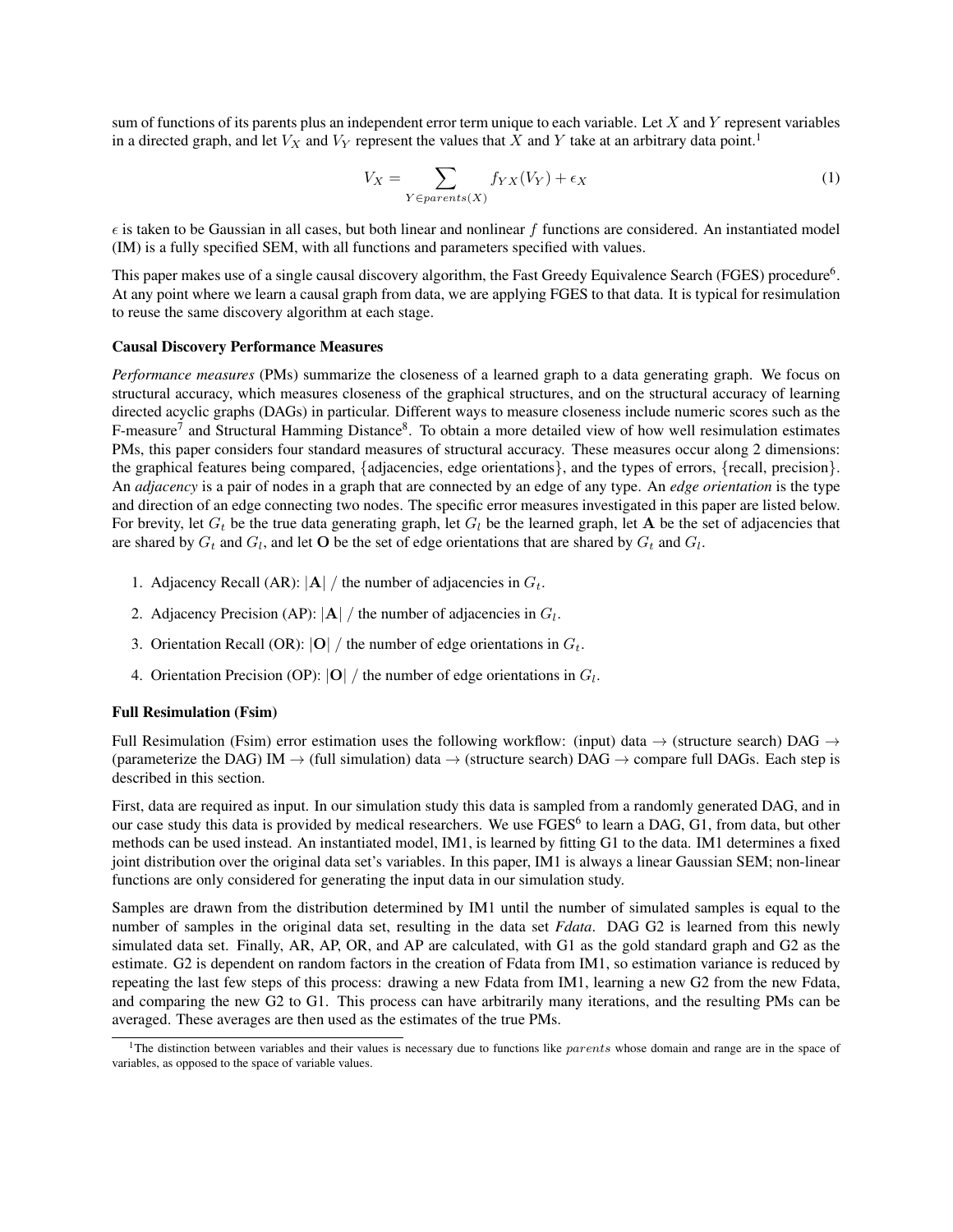

Figure 1: Diagrams describing the processes for calculating the estimation errors for (a) Full Resimulation (Fsim) and (b) Hybrid Resimulation (Hsim). These processes were iterated 500 times for the simulation study.

(Figure 1a) contains a diagram of how full resimulation is used to estimate accuracy, and how the errors of those estimates are calculated. (Figure 1b) contains a diagram of how hybrid resimulation is used to estimate accuracy, and how the errors of those estimates are calculated. The hybrid resimulation process is described in the next section.

## Hybrid Resimulation (Hsim)

The high level workflow for Hybrid Resimulation (Hsim) Error Estimation is: (input) data  $\rightarrow$  (structure search) DAG  $\rightarrow$  (parameterize the DAG) IM  $\rightarrow$  (hybrid simulation) data  $\rightarrow$  (structure search) DAG  $\rightarrow$  compare DAGs on specific edges. This process is described in this section.

Hsim is the same as Fsim until after IM1 is learned. Unlike Fsim, Hsim only uses IM1 to resimulate part of the data set. Specifically, it resimulates some variables and leaves other variables unchanged, i.e. *unresimulated*. The resimulated variables have their values drawn, row by row, from the conditional distribution determined by IM1 and the values of the unresimulated variables. For example, let R, X, and Y be all the variables, with only R being resimulated. Let  $V_R^i$ be the value of R at row *i*. To generate Hdata,  $V_R^i$  is sampled from  $P_{IM1}(V_R|V_X = V_X^i, V_Y = V_Y^i)$ .

Once Hdata is created, a DAG G2 is learned from it. Rather than comparing all edges in G1 to those in G2, AR, AP, OR, and OP are calculated from subgraphs of G1 and G2. Let G1H be the subgraph of G1 consisting only of edges oriented towards resimulated variables. Let G2H be the same, but with respect to G2. The PM estimates are calculated by treating G1H as the target graph estimated by G2H. As with Fsim, this process can be repeated multiple times to average out random factors in the procedure. For Hsim, the repeated process begins by randomly selecting different variables for resimulation. After the process is repeated as many times as is desired, average accuracy estimates are calculated, and used as the final estimates.

## Simulation Study

We use a simulation study to compare the performance of Fsim and Hsim on two types of models: linear acyclic SEMs and nonlinear acyclic SEMs. This study also demonstrates the difficulty of this learning task, as Fsim performs worse than some readers might expect. (Figure 1) illustrates the high level process of this simulation study. We used an existing tool in the TETRAD package<sup>2</sup> to randomly generate each True Graph, instantiate SEMs from them, and generate Real Data from those SEMs<sup>9</sup>. These two cases were chosen because FGES was developed to work on linear SEMs, but not on nonlinear SEMs. Additionally, both Fsim and Hsim use learned linear models in their resimulation phases, which will naturally not accurately reproduce nonlinear causal relationships. The two cases are

<sup>2</sup>See http://www.phil.cmu.edu/tetrad/.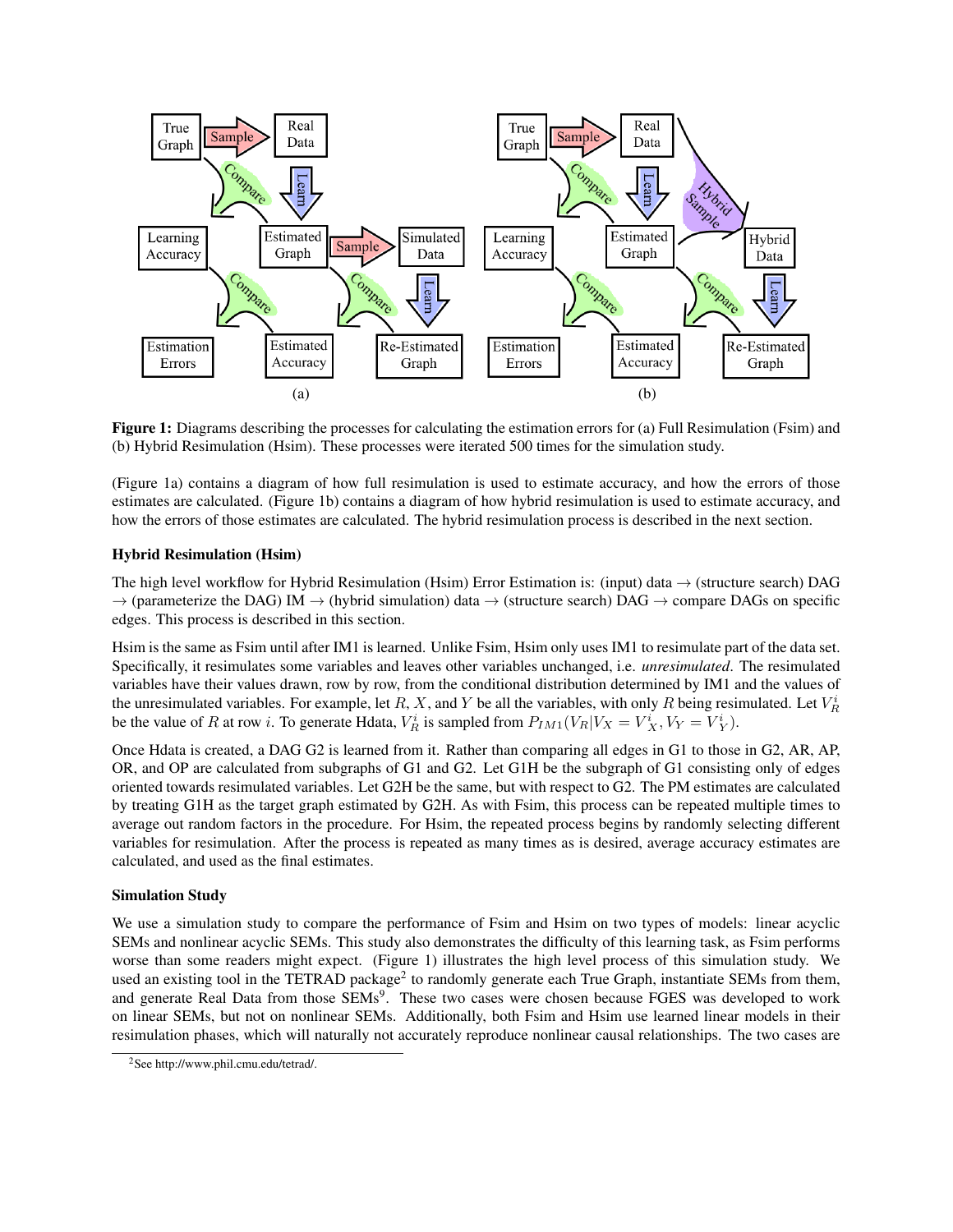intended to differentiate resimulation accuracy estimates that stem from the following two differences: algorithm learning performance based on data that satisfy the algorithm's assumptions about how the data were generated and data that do not. Hybrid simulation aims to capture features of the data that might exist in the real data, but not in the fully resimulated data.

For this study, Fsim and Hsim used an iteration parameter of 100, meaning that their accuracy estimates for each of the simulated data sets were computed by averaging their accuracy estimates over 100 runs. Hybrid simulation can theoretically resimulate anywhere from no variables to all variables, although the end cases degenerate into all real data at one extreme and full resimulation at the other. For this study, Hsim was run with a resimulation size of 1 variable, selected randomly each time Hsim is run. This was chosen because it is the version of Hsim that is most different from Fsim, while still generating a hybrid of real and resimulated data.

All generated True Graphs are DAGs with 20 variables and 20 edges. The in-degrees and out-degrees of the nodes, as well as the graph's connectedness, were not restricted. Real Data were generated at sample sizes of 100, 300, and 900. The graphs were instantiated into full SEMs as either linear Gaussian models or nonlinear Gaussian models.

For the linear Gaussian models, we restrict (equation 1) such that  $f_X Y(Y) = \beta_X Y Y$ , with the edge parameter  $\beta$ being a constant drawn uniformly between 0.5 and 1.5. The Gaussian noise terms have mean 0 and variance drawn uniformly between 1 and 3. For each sample size, 500 different graphs were randomly generated and instantiated into models with randomly drawn parameter values. Each instantiated model was then used to generate a single data set, resulting in 500 sets of Real Data. FGES was run on each of these data sets to Learn an Estimated Graph, and Learning Accuracy was calculated by Comparing the Estimated Graph to the True Graph. Fsim and Hsim were then used to estimate those PMs, resulting in Estimated Accuracy values. Estimation Errors were calculated as the Estimated Accuracy measures minus the Learning Accuracy measures.

(Figure 2) shows the mean estimation errors for all four PMs when data are generated from linear models at sample sizes 100, 300, and 900. A value of 0 means the method is unbiased, positive values mean the method is biased towards overestimating the PMs, and negative values mean the method is biased towards underestimating the PMs.



Figure 2: Simulation study results for linear models, showing mean estimation errors for AR, AP, OR, and OP at sample sizes 100, 300, and 900. Error bars represent 95% confidence intervals of the mean estimates shown.

Hsim and Fsim both had difficulty estimating orientation measures, with similar absolute errors. Fsim did well on recall measures, with average errors close to 0 in some cases. Hsim also did well on AR and AP, with absolute errors smaller than 0.1. An unexpected outcome of this simulation study is the variation in the signs of the errors made by Fsim and Hsim. Hsim's errors for AR, OR, and OP are consistently negative (underestimating performance), while Hsim's errors for AP are positive, although small. In contrast, Fsim's errors are positive (overestimating performance) or approximately 0. At the time of writing this paper it is unknown why these sign differences occur.

For these linear models, Fsim has preferable absolute errors by a small margin on most PMs at most sample sizes. Absolute errors appear to decrease for both Fsim and Hsim as sample size increases, with some exceptions. The Fsim OR error measure does not appear to decrease, while it does for Hsim. The converse seems to hold for the OP error measure. Interestingly, Fsim's OR has less absolute value than Hsim's OR on 100 samples, but by 900 samples Hsim's absolute OR error has become slightly less than Fsim's. Hsim is more conservative overall, tending to underestimate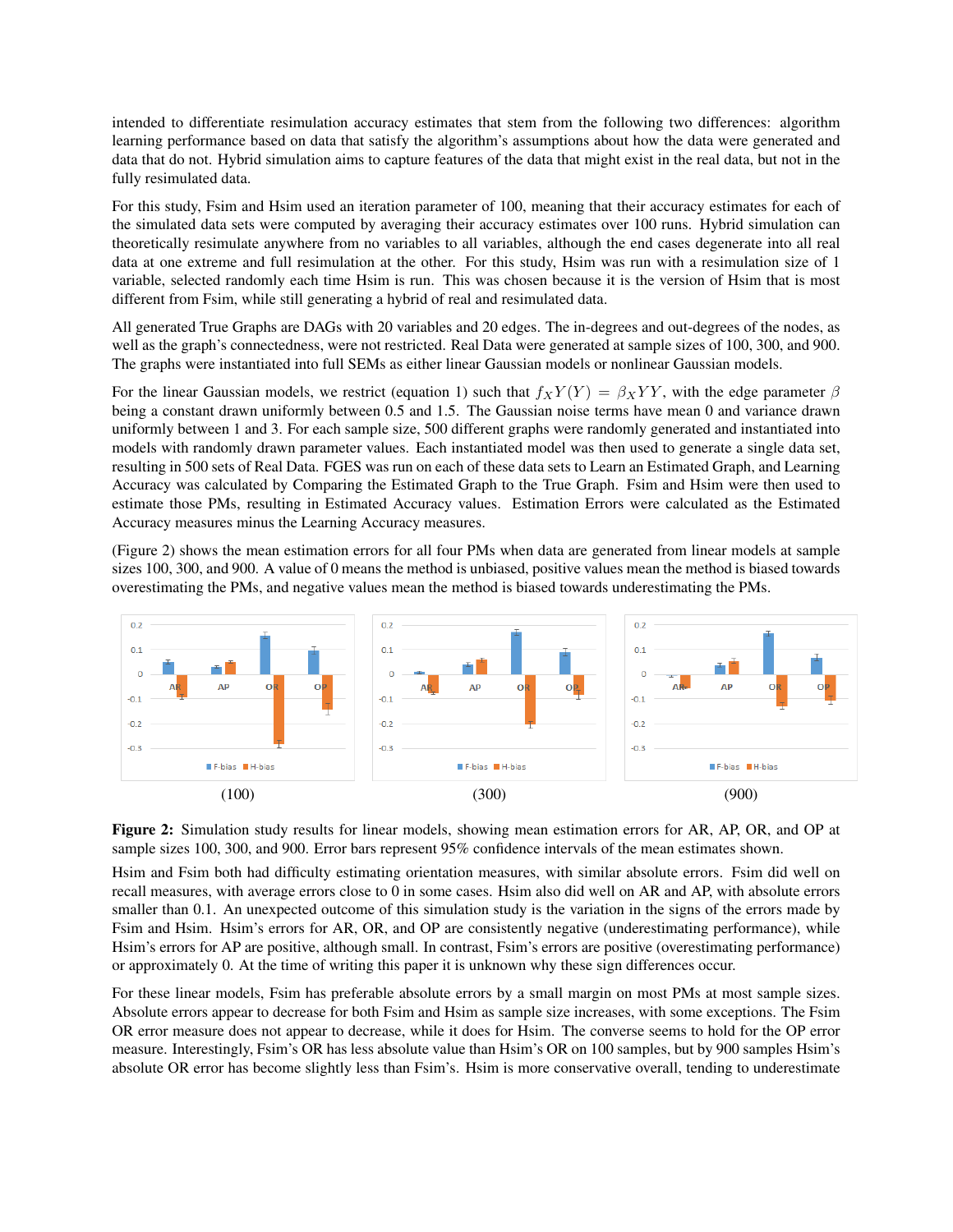rather than overestimate PMs, which in some cases might be preferable.

We choose the nonlinear Gaussian model functions and parameters so that the variables in the data set would fail a White test<sup>10</sup>, but the correlation matrix of the data does not contain extreme values close to or equal to 1. A sine component was added to each edge, so that node X's value  $V_X$  is calculated as  $V_X = [\sum_{Y \in parents(X)} \alpha_{YX} V_Y +$  $\beta_{YX}sin(V_Y/\gamma_{YX})$  +  $\epsilon_X$ .  $\alpha$  parameters were chosen uniformly between 0.5 and 1.0,  $\beta$  was chosen between 5 and 8, and  $\gamma$  was chosen between 1.0 and 1.5.  $\epsilon$  is a Gaussian noise term with mean 0 and variance 1. (Figure 3) shows the results for the nonlinear simulations.



Figure 3: Simulation study results for nonlinear models, showing estimation errors for AR, AP, OR, and OP at sample sizes 100, 300, and 900. Error bars represent 95% confidence intervals of the mean estimates shown.

Unlike in the linear case, both Fsim and Hsim tended to overestimate PMs in the nonlinear case, with all of the average errors being positive. Compared to the linear case, overall errors were dramatically worse, with average estimation errors soaring to almost 0.4 for some PMs, an enormous amount of error considering the PMs are bounded between 0.0 and 1.0. Fsim and Hsim performed equally terribly for the recall measures, however Hsim performed much better at the orientation measures. Somewhat surprisingly, Hsim achieves an almost ideal error for OR in all three sample sizes, performing much better on that measure for the nonlinear case than it did for the linear case. As in the linear case, accuracy estimation generally improves for both Fsim and Hsim as sample size increases. There was little difference between Hsim and Fsim on the standard deviation of accuracy estimate errors (not shown), which for AR, AP, and OR ranged from 0.05 to 0.15 for all cases and methods, while for OP they typically ranged from 0.15 to 0.25.

## Case Study

Fsim and Hsim were both used to estimate FGES's accuracy when applied to the Breast Cancer Wisconsin (Diagnostic) Data Set<sup>11</sup>. ID number and diagnosis variables were both removed, leaving 30 real-valued (continuous) variables with 569 samples. Fsim and Hsim were run in the same way that they were in the simulation study: FGES was used as the sole causal discovery method for all steps where graphs are learned from data, both methods were repeated 100 times, their results were averaged to produce the final accuracy estimates, and Hsim was run with a resimulation size of 1 variable. The results of both methods are provided in (Table 1).

Table 1: Fsim and Hsim accuracy estimates for FGES applied to the Breast Cancer Wisconsin (Diagnostic) Data Set.

| Method      | $A$ <b>R</b> | AP           | <b>OR</b>               | OР         |
|-------------|--------------|--------------|-------------------------|------------|
| <b>Fsim</b> | 0.69         | 0.77         | $\vert 0.56 \vert 0.64$ |            |
| Hsim        | 0.78         | $0.92 \perp$ | 0.54                    | $\pm 0.62$ |

Compared to Fsim, Hsim estimates better AR, much better AP, and similar OR and OP. It is interesting to note that the average estimation errors made by Fsim and Hsim for AP on both the linear and nonlinear simulation studies were very similar for all sample sizes, never differing by more than 0.02. In contrast, the AP estimates for this real data set differ by almost 0.15, showing that Fsim and Hsim can produce very different estimates for individual data sets.